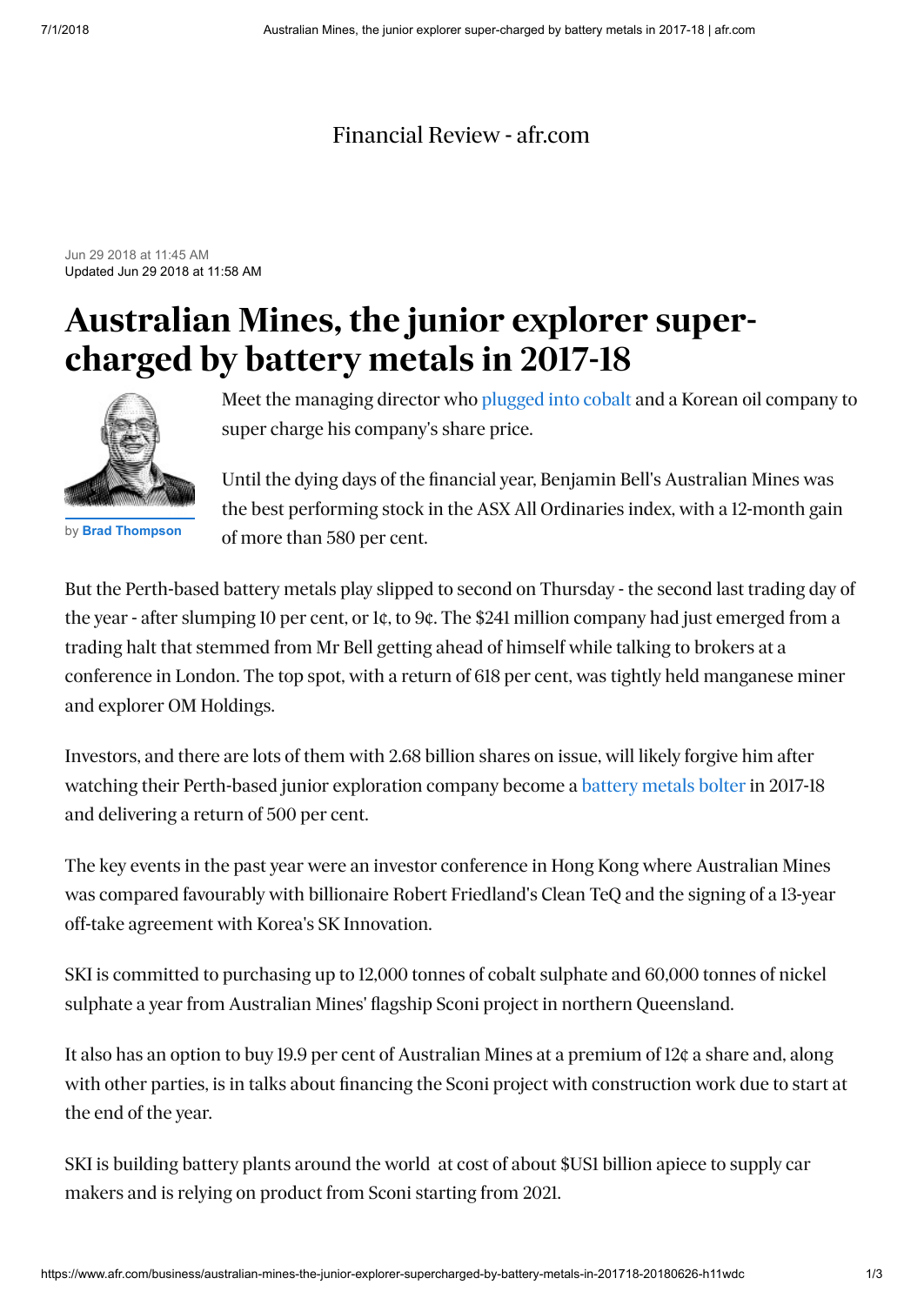The statements Mr Bell made in London last month, and was forced to retract this week, related to financial forecasts putting the total value of the SKI deal at \$5 billion.

Mr Bell, a geologist and geophysicist who spent a decade in gold exploration, is being more cautious with his comments but remains upbeat about the off-take deal and the potential for SKI to assist with project finance.

"They need supply and they need supply quickly," he said. "One of the things that attracted them is how close we are to production.

"It has worked really well for us to have a partner there with deep pockets and someone who is desperate to get cobalt as quickly as possible."

SKI engineers have been frequent visitors to a demonstration plant in Perth where Australian Mines, in conjunction with Simulus Engineering, already produces cobalt sulphate and nickel sulphate from Sconi ore.

 A little over 12 months ago Mr Bell was a one-man band backed by a board and an office manager. The many friends and family among the investors included his father-in-law and the share price was a miserable 1.5¢.

The slow-burning fuse for it to skyrocket to as high as 14.5¢ in November before ending the year at 9¢ had been lit in 2014 when Australian Mines decided to target cobalt as a key component in the battery revolution.

"We were sitting around in conferences listening to lithium stories over and over again and no one was talking about the rest of the battery," Mr Bell said.

"We did a 12-month review of every cobalt project in the world and then ranked them on a couple of criteria."

No.1 on the list was the Sconi project in northern Queensland with its cobalt, nickel and scandium reserves. Australian Mines got a foothold in Sconi and eventually acquired 100 per cent of the project from Metallica Metals in September.

The following month the share price spiked sharply while Mr Bell was in Hong Kong for the 121 Mining Investment conference. Clean TeQ was also in town talking about its Syerston project in NSW and that led to inevitable comparisons with Sconi.

In response to an ASX query, Mr Bell referenced Macquarie research valuing the Syerston project at \$1.2 billion and Australian Mines announcements on Sconi that noted similarities between the two in